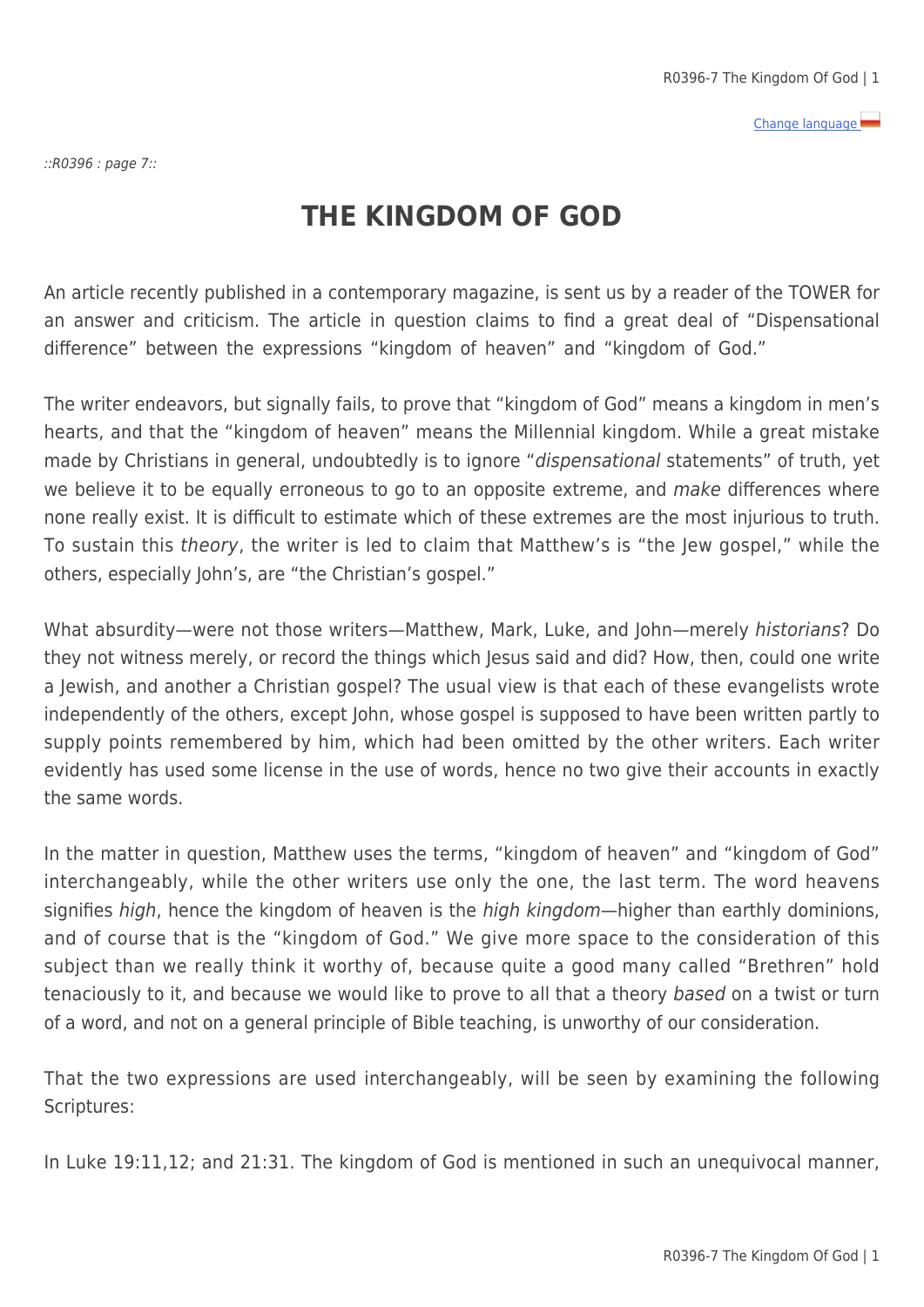that none can doubt that the Millennial Reign is referred to. This of itself would destroy the theory quoted; but we will give some unquestionable proof that the expressions are interchangeable ones. In the following Scriptures, Matthew uses the words "kingdom of heaven," while other evangelists use "kingdom of God."

Matt. 4:17: "Jesus began to preach and to say, Repent, for the kingdom of heaven is at hand." Mark 1:14,15 reads, "Jesus came into Galilee preaching the gospel of the kingdom of God, and saying, The time is fulfilled, and the kingdom of God is at hand."

::R0397 : page 7::

Matt. 13:11: "It is given unto you to know the mysteries of the kingdom of heaven."

Mark 4:11: "Unto you it is given to know the mystery of the kingdom of God."

Matt. 19:23. "A rich man shall hardly enter into the kingdom of heaven." In verse 24, we have proof that Matthew uses the expressions interchangeably, for he there says "kingdom of God." The same language is quoted in both cases, kingdom of God, in Mark 10:24,25, and Luke 18:24 and 25.

Matt. 19:14: "Suffer … for of such is the kingdom of heaven." Mark 10:14, and Luke 18:16, read "kingdom of God."

Matt. 13:31: "The kingdom of heaven is like to a grain of mustard seed." Mark 4:30,31: "Whereunto shall we liken the kingdom of God … it is like a grain of mustard seed." Luke 13:18: "Unto what is the kingdom of God like? … It is like a grain of mustard seed."

We shall offer no further evidence, though more could be presented; we believe the above sufficient to convince any unprejudiced mind, and it is useless to write for others.

The theory which the foregoing view is required to support may be shown: How else, they inquire, can the church now be the kingdom of God in its present time of suffering; and be the kingdom in a still different sense during the Millennial reign, unless the present condition be called the kingdom of God, and the future the kingdom of heaven? We answer, no such distinction is needed. The church is the kingdom now, only in the prospective sense that a babe is a man. The kingdom is now ours by faith, in the same way that we have every other heavenly blessing. When we are exalted and glorified with our Head and Bridegroom, Jesus—that will be our exaltation, or the kingdom of God, the heavenly kingdom, "set up." (Dan. 2:44.)

But they question—How is it that Luke says of the kingdom of God, it shall be within you, and